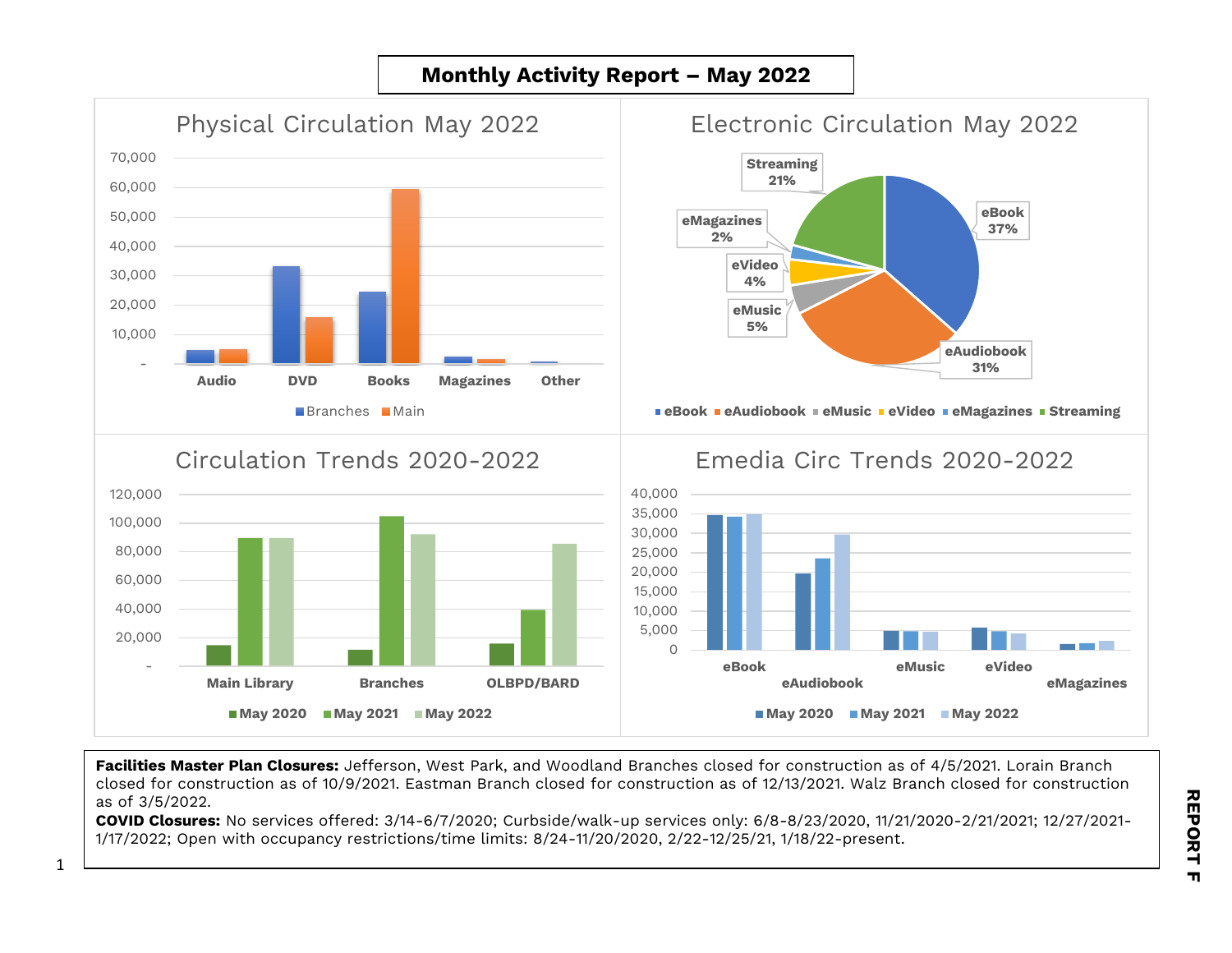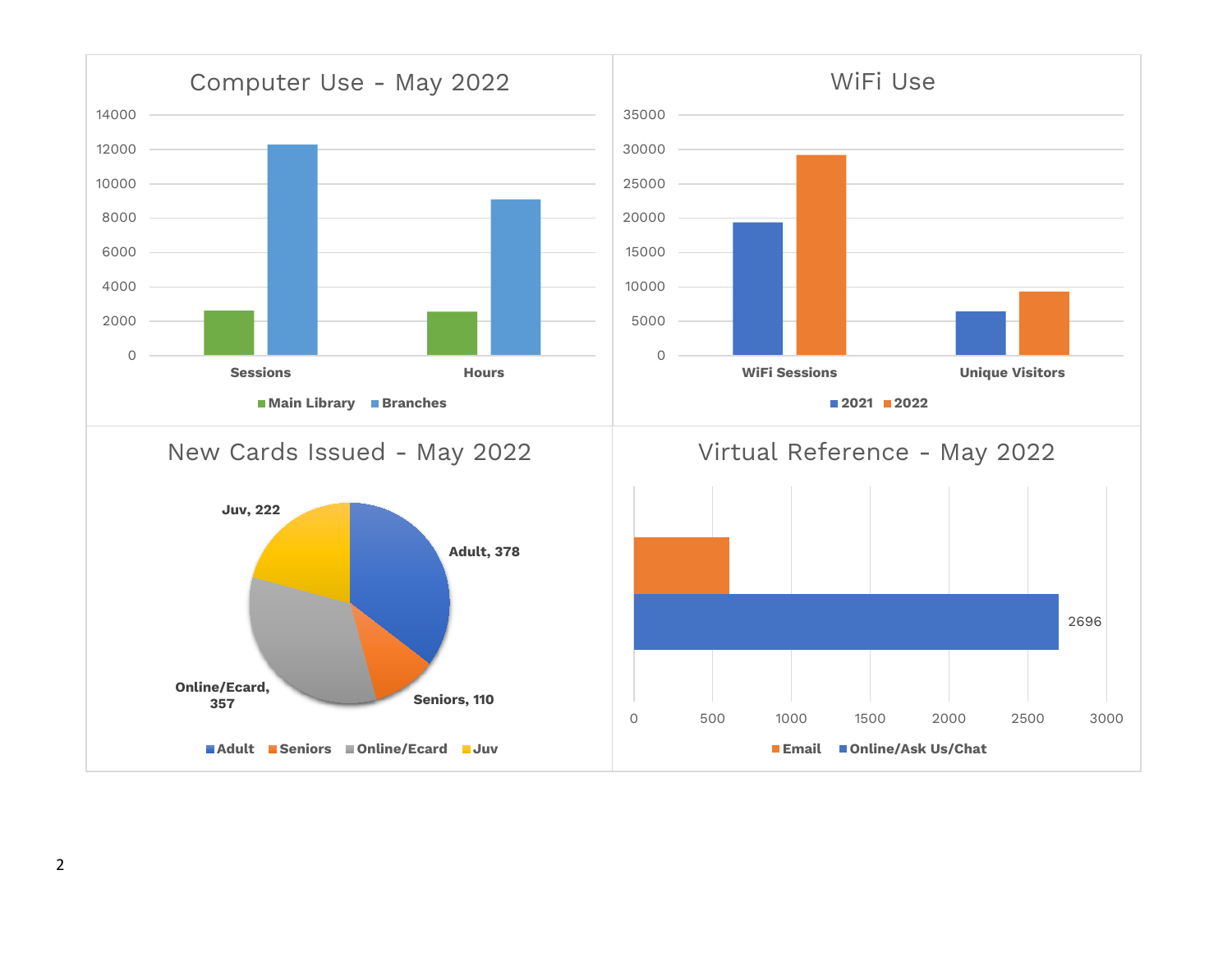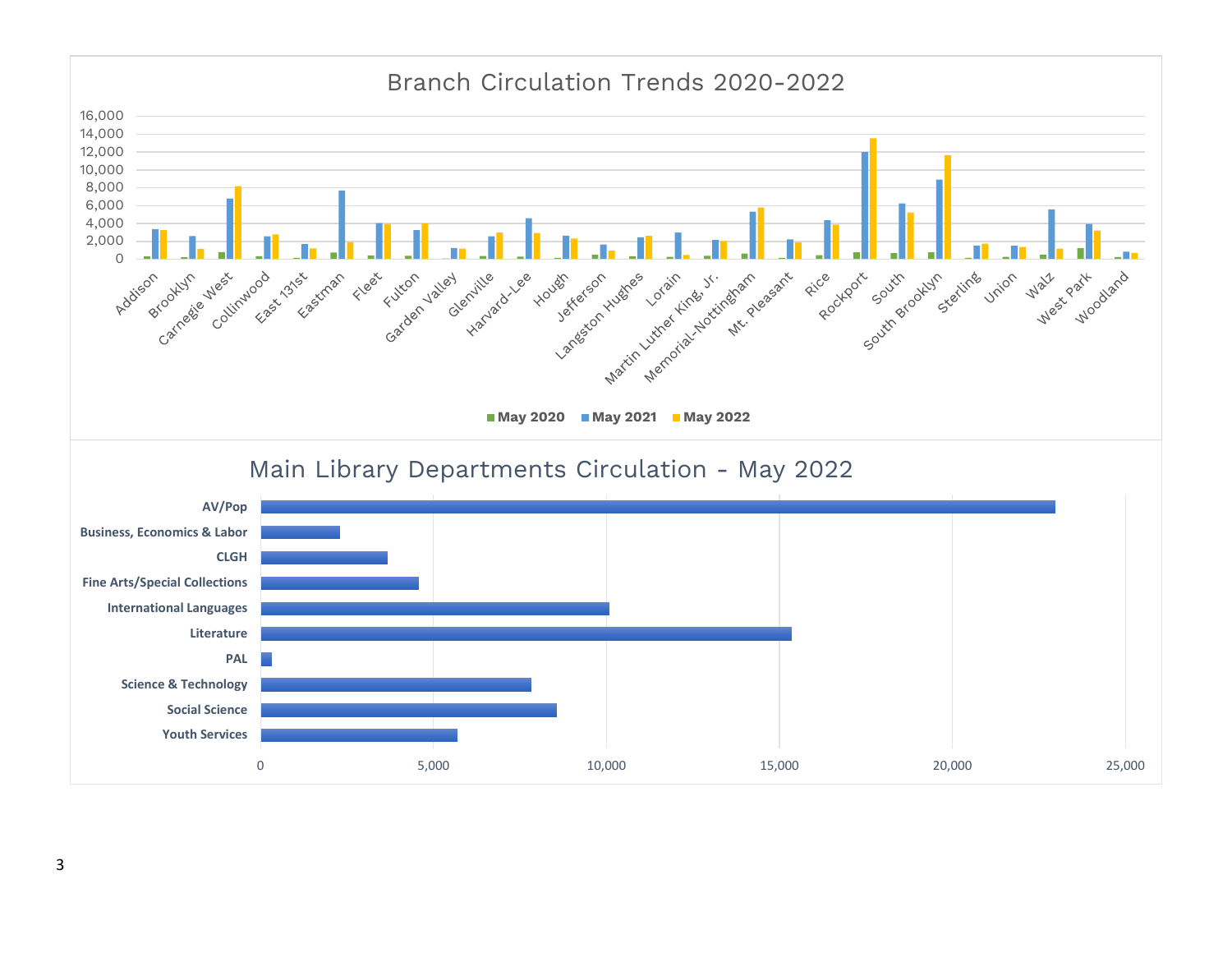| <b>Top Circulating Titles - Adult</b> |                     | <b>Top Circulating Titles - Juvenile</b> |                     |
|---------------------------------------|---------------------|------------------------------------------|---------------------|
| Fear No Evil                          | James Patterson     | Bob Books                                | Lynn Maslen Kertell |
| The Coast-to-Coast Murders            | James Patterson     | Splatoon                                 | David Knight        |
| <b>GED Test Prep</b>                  |                     | Peppa Pig Phonics                        | Lorraine Gregory    |
| His Dirty Secret                      | Mia Black           | My Little Pony                           | Lyn Fletcher        |
| Life After Death                      | Sister Souljah      | <b>Bob Books: First Stories</b>          | Lynn Maslen Kertell |
| The 1619 Project: A New Origin Story  | Nikole Hannah-Jones | PAW Patrol Phonics Set                   | Jennifer Liberts    |
| Death of the Black Widow              | James Patterson     | Pinkalicious Phonics Box                 | Victoria Kann       |
| Apples Never Fall                     | Liane Moriarty      | Diary of a Wimpy Kid: Big Shot           | Jeff Kinney         |
| The Midnight Library                  | Matt Haig           | Dog Man                                  | Dav Pilkey          |
| The Judge's List                      | John Grisham        | Pete the Cat Phonics Box                 | James Dean          |

## OverDrive Most Popular Titles

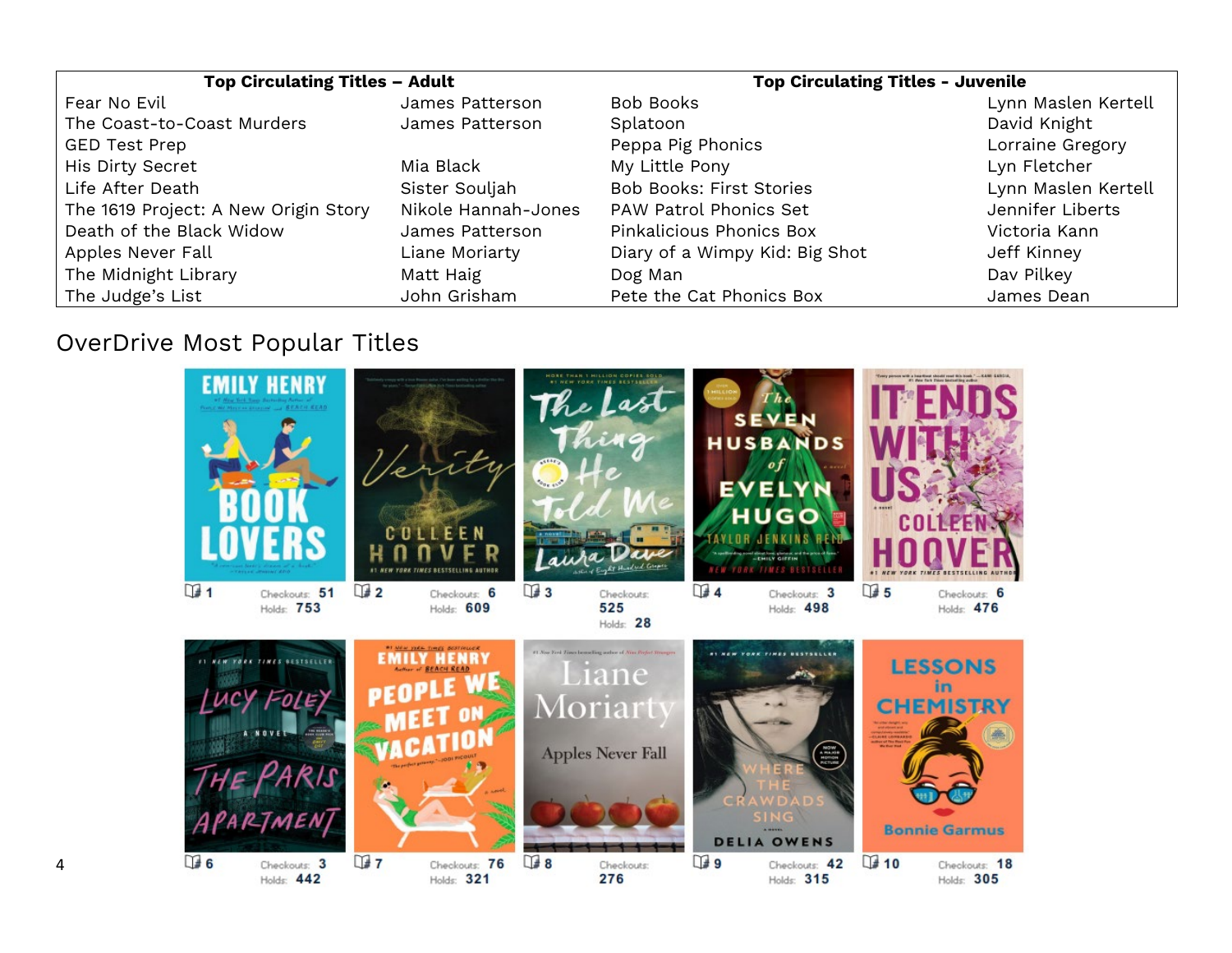